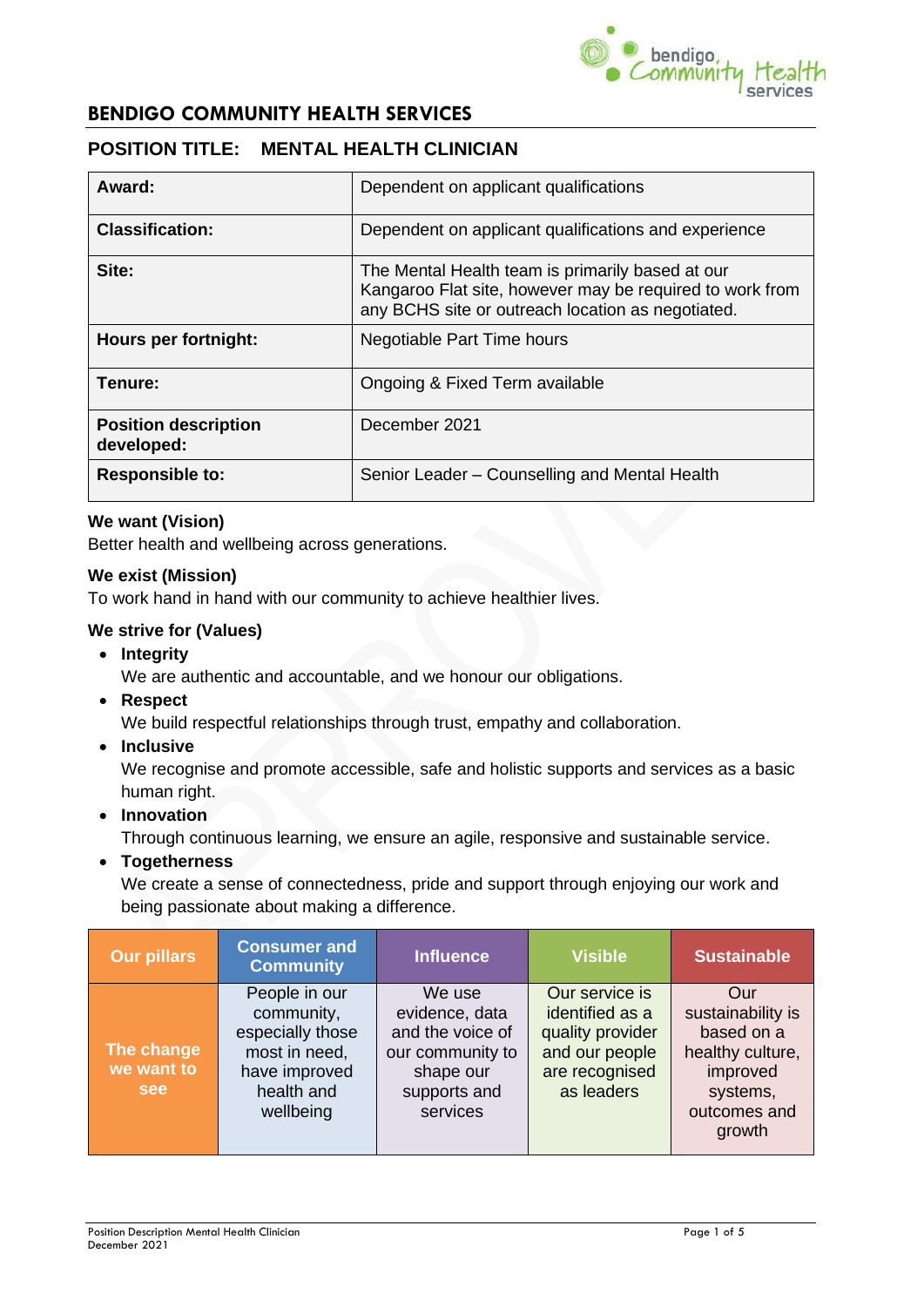

#### **The Role of the Team**

The Counselling team provides a range of services including Generalist Counselling, Culturally Sensitive Counselling, Primary Mental Health Clinical Care Coordination (PHMCCC), Psychological Treatment Services (PTS), PTS child, Suicide Prevention and Employee Assistance Programs (EAP). The service delivery across all programs includes assessment, individual therapy, case reviews, clinical care meetings including clinical care co-ordination, client referral, educational programs, service liaison, client advocacy, and other tasks as identified to address client needs. A commitment to professional development and attendance to all provided supervision is required.

#### **Position Role**

The successful applicant will be required to:

- 1. Contribute to the provision of counselling services including Psychological Treatment Services (PTS), Mental Health Clinical Care Co-ordination (MHCCC), Refugee Torture and Trauma Counselling and BCHS Employee Assistance Program (EAP) as well as generalist counselling clients as required.
- 2. Provide individual mental health services to a range of clients aged 18 years and above including those from diverse backgrounds including those who are CALD.
- 3. Engage in the intake process if needed, that includes a comprehensive risk assessment to gauge the need for referral or presentation to the counselling triage meeting.
- 4. Provide an integrated practice model that has service providers, internal and external to BCHS, supporting an inclusive, comprehensive and equitable intervention for consumers.
- 5. Contribute to the provision of counselling services including Psychological Treatment Services (PTS), Mental Health Clinical Care Co-ordination (MHCCC), Refugee Torture and Trauma Counselling and BCHS Employee Assistance Program (EAP) as well as generalist counselling clients as required.

#### **Position Responsibilities**

The responsibilities of the position are:

- 1. Provide mental health services through a range of psychosocial interventions including intake and assessment functions.
- 2. Develop case plans in consultation with the client/s.
- 3. Participate in group and/or individual clinical supervision and commit to critical reflection and discussion of values and ethical conduct.
- 4. Participate in line management supervision and discussion of all clients including those that present a risk to self, counsellors and or organisation.
- 5. Accurately record and document client and administrative information and collect and collate data within given timeframes.
- 6. Contribute to service integration, team development and BCHS strategic directions.
- 7. Undertake responsibilities of the position adhering to professional standards, relevant legislation and Occupational Health and Safety Legislation and requirements.
- 8. Working within current equity and access legislation/standards inclusive of all abilities, cultures, genders, sexuality, age and faith.
- 9. Perform other duties as directed that are within the limits of the staff member's skill, competence and training and the scope of the staff member's award/agreement classification.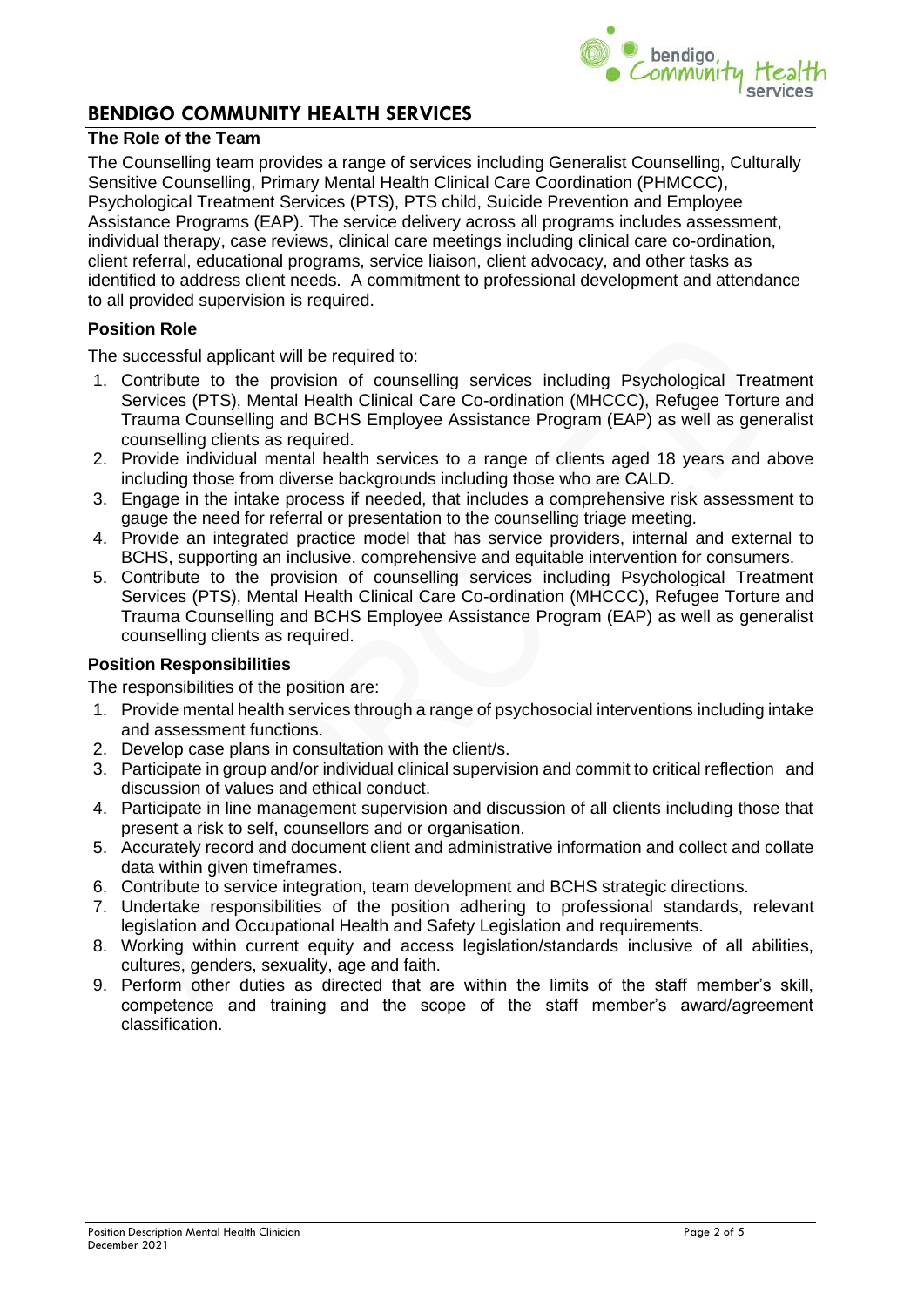

### **Key Selection Criteria**

#### **Essential**

- 1. Tertiary qualification with current registration with the Australian Health Practitioner Regulation Agency (AHPRA) with Mental Health credentialing, or Australian Association of Social Workers (AASW) with Mental Health accreditation or registration with other relevant professional association, enabling the provision of therapeutic services funded under Medicare and Primary Health Network (PTS, PMHCCC, Better Access Programs).
- 2. Demonstrated experience in successfully delivering a range of evidence-based interventions, including individual counselling and group interventions particularly to consumers for refugee and asylum seeker backgrounds.
- 3. Highly developed assessment and engagement skills, including facilitating and coordinating clinical care meetings.
- 4. Ability to manage a complex case load and provide demand management function (with support) as required.
- 5. Personal commitment to promoting equality, diversity and human rights in all aspects of service delivery.
- 6. Demonstrated understanding of, and ability to maintain accurate and confidential records utilising electronic Client Management Systems as well as accurately recording targets and associated compliance documentation.
- 7. Excellent interpersonal skills and communication (verbal and written) skills.
- 8. Demonstrated ability to work as a member of a multidisciplinary team.
- 9. Ability to provide vaccination status information that meets the requirements for healthcare workers
- 10. Working with Children's Check.
- 11. Current Driver's Licence.

#### **Desirable**

- 1. Demonstrated experience building relationships and partnerships with other services and programs to optimise client outcomes.
- 2. Intermediate to high level skills in Microsoft Office programs.

#### **Probationary Period**

As an existing employee who has already passed probation in this role no further probation period applies.

#### **Staff Review & Development (SRD)**

Each BCHS staff member is required to participate in the annual SRD process. The SRD will be based on the Position Role and Responsibilities and Key Selection Criteria in addition to the relevant Branch and Team Plans and the following Performance Indicators.

#### **Position Performance***:*

Demonstrate achievement of negotiated performance indicators specific to your position.

- Provide counselling and group work with demonstrated positive outcomes for clients through comprehensive assessments, case planning and clinical reviews.
- Show evidence of an integrated service delivery approach for clients.
- Knowledge and compliance with BCHS privacy and confidentiality procedures.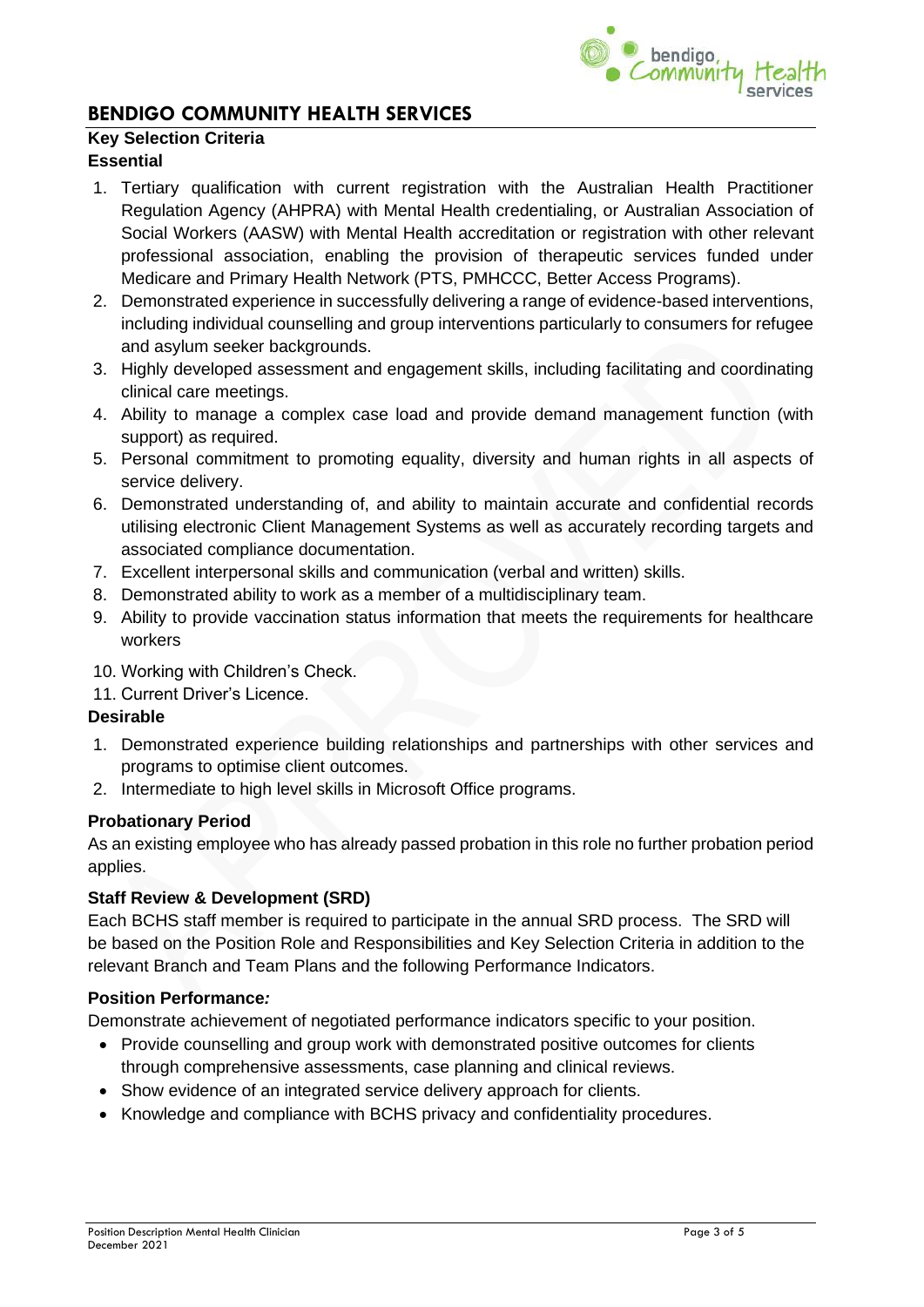

### **Communication and Team Work:**

High level communication and interpersonal engagement that contributes to productive and collegial relationships between staff and with consumers

- Display your capacity for self-awareness through reflection, planning and communication.
- Show evidence of your ability to work co-operatively within a team to achieve team goals.
- Establish and develop as key functions of relationship management, regular and professional communication with all your relevant colleagues.
- Demonstrate alignment and integration of practice according to BCHS' Vision, Values, and Strategic Directions.

#### **Self-Management:**

Demonstrated experience and understanding of the need for ongoing personal and professional development that contribute to self-satisfaction and professional growth.

- Continually develop personally and professionally to meet the changing needs of your position, career and industry.
- Demonstrate behaviours that lead you to achieving your goals.
- Demonstrate understanding and behaviour to reflect that BCHS aims to treat all people with respect, values diverse perspectives and participates in diversity training opportunities.

#### **Administration and Documentation:**

Through the use of BCHS processes ensure that all administration and documentation requirements are initiated and completed in a professional and timely manner.

- Show evidence that the administrative tasks of your position are completed in an orderly, timely and accessible manner.
- Demonstrate that your documentation is completed in an accurate, legally and ethically compliant standard, and is produced to an appropriate professional standard.

#### **Learning:**

Demonstrated knowledge and application of the capabilities required for this position including knowledge and understanding of appropriate equipment, legislation, policies and procedures.

- Show evidence of knowledge and understanding of BCHS Strategic Directions and the ability to link key strategic directions to individual and team work plans and individual selfdevelopment.
- Demonstrate initiative and enterprise skills that contribute to innovative outcomes.
- Display an appropriate level of awareness of the implications for BCHS of decisions and situations that involve you and others.

#### **Diversity and Culture:**

BCHS treats all people with respect; values diverse perspectives; participates in diversity training opportunities; and provides a supportive work environment. BCHS is committed to employing people from diverse backgrounds and providing a workplace free from discrimination and harassment.

#### **Child Safety:**

BCHS values children from all backgrounds and is committed to making our community a safe, nurturing and welcoming place for children to grow and develop. We are committed to making sure **all** children to reach their individual potential.